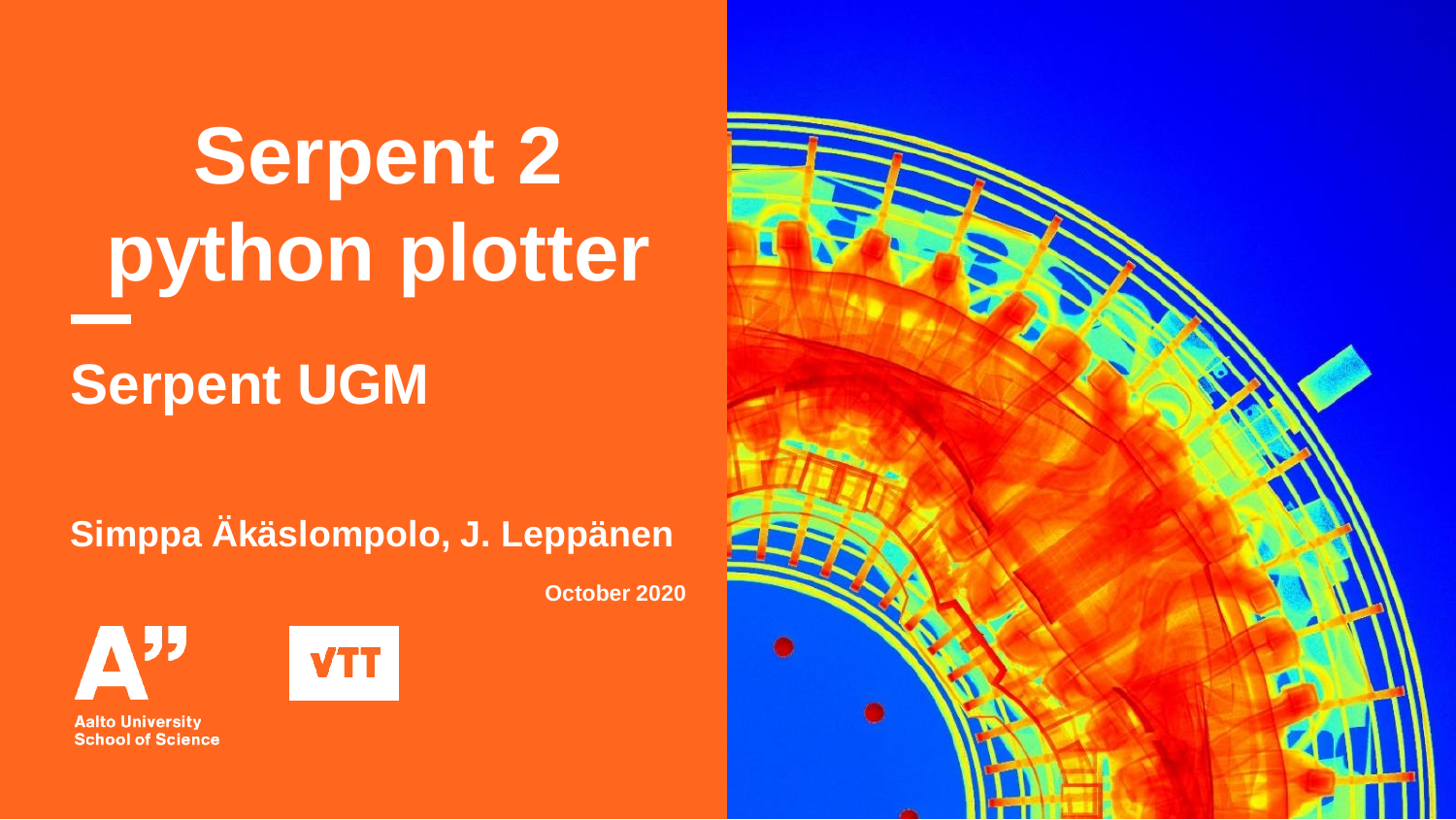# **Goal: interactively explore the geometry**

- **A python graphical user interface to display and setup the plot.**
- **Serpent2 is loaded as a library to python using ctypes**
- **Tkinter based GUI**
- **Plotting done with matplotlib**

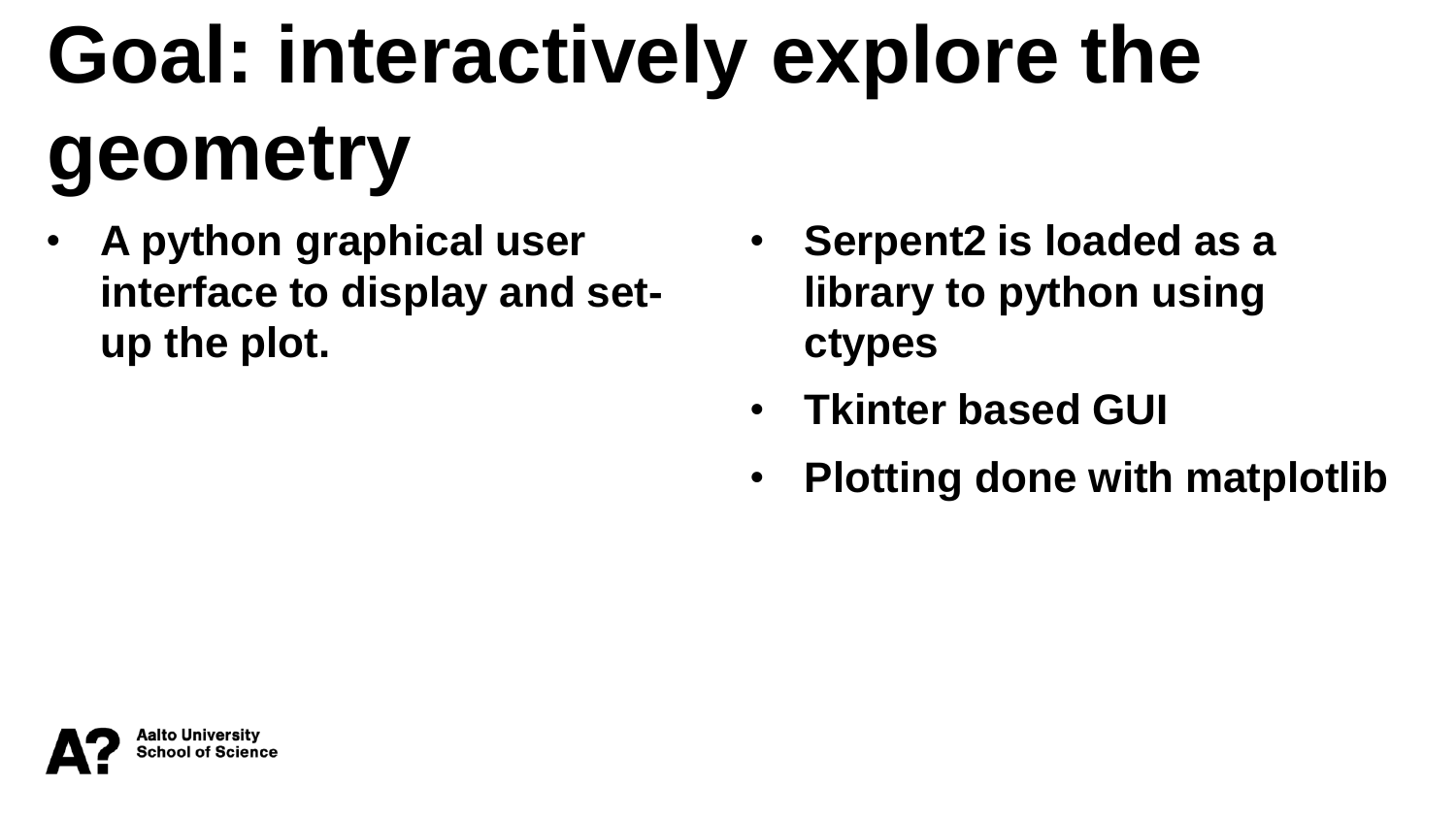### **The python side available via pip; C-side with Serpent 2.1.32**

- **When you get Serpent 2.1.32 you need to compile sss2 as a library:**
	- Uncomment in Makefile  $CFLAGS += -fpic$
	- make clean
	- make lib
- **To get the python side code:**
	- pip install pysss2
- **Run as if running serpent2 with a single extra parameter:**

• pysss2 --libsss2so /path/to/libsss2.so myModel -omp 4

- **The python side is open source at GitHub project pysss2:**
- https://github.com/sjjamsa/pysss2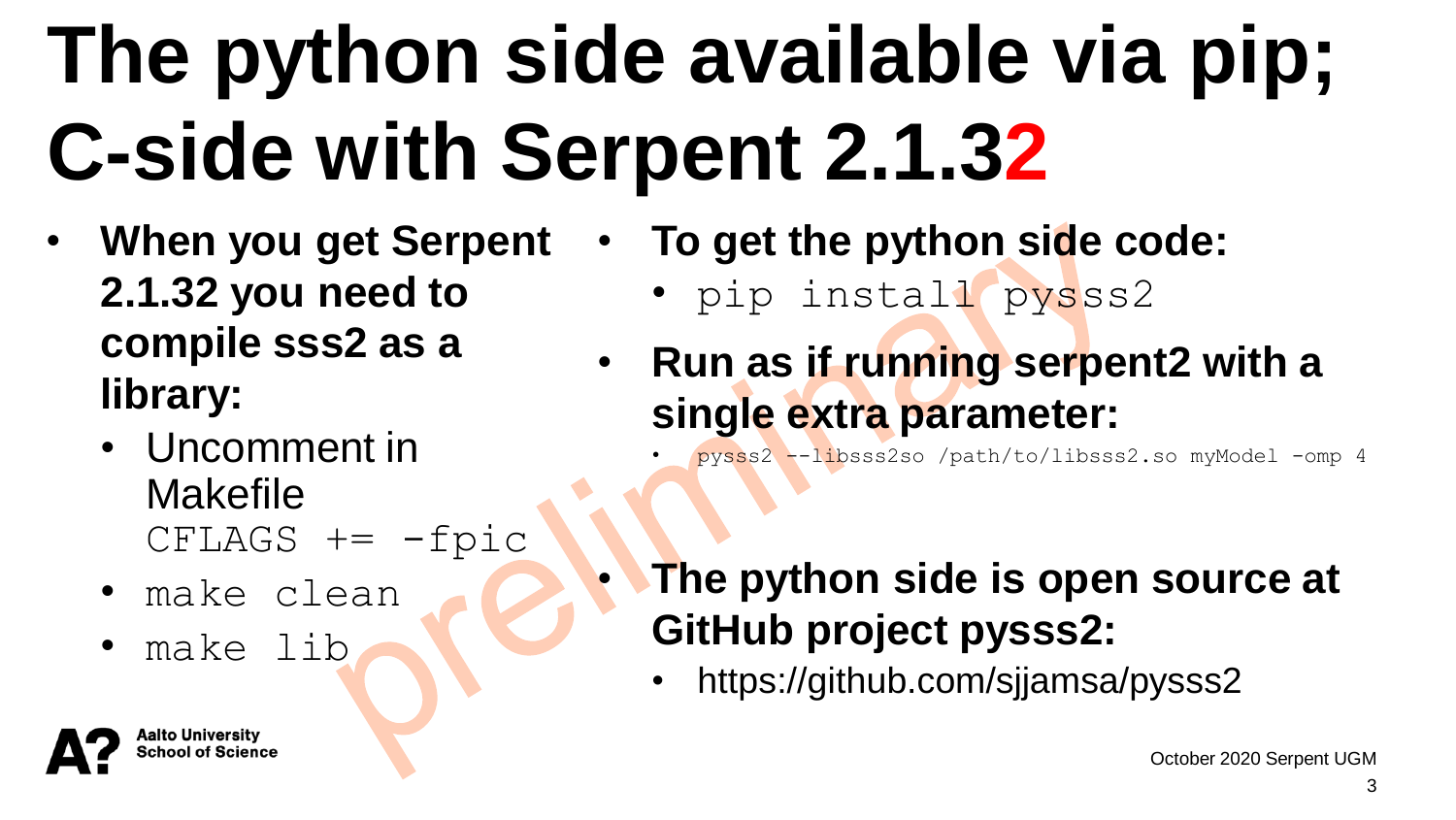### **Two modes foreseen**

#### • **Genuine Serpent2**

- The picture data is compiled as in "plot" cards.
- Data transferred as pixel colors
- As fast as possible

#### • **Matplotlib plotting**

- Get the data as numerical values (e.g. material density)
- Plot with Matplotlib
- Colorbars and geometry easier to implement